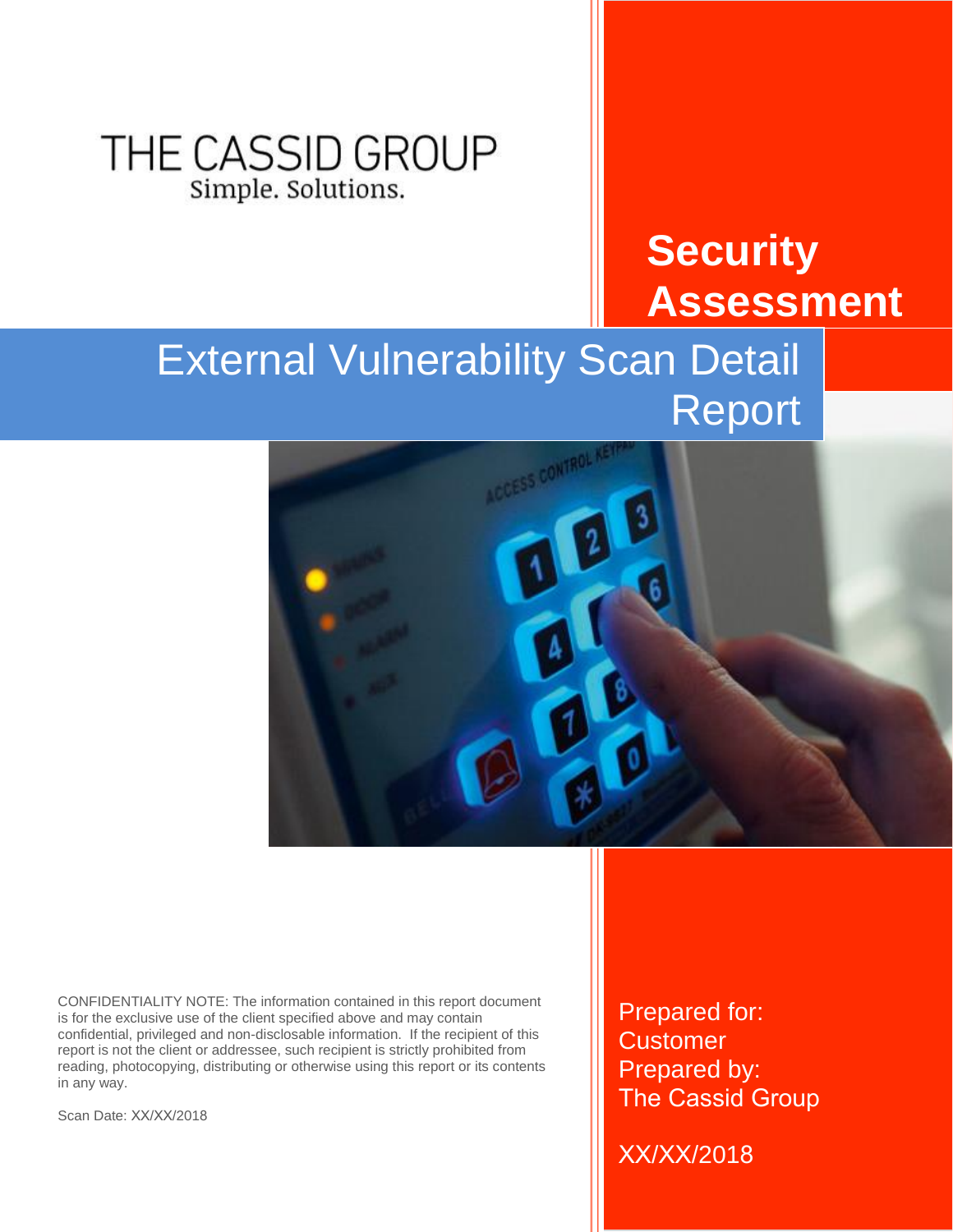### **Table of Contents**

#### 1 - [Summary](#page-2-0)

#### 2 - [Details](#page-4-0)

2.1 - [22.33.44.55 \(22-33-44-55-static.hfc.comcastbusiness.net\)](#page-5-0)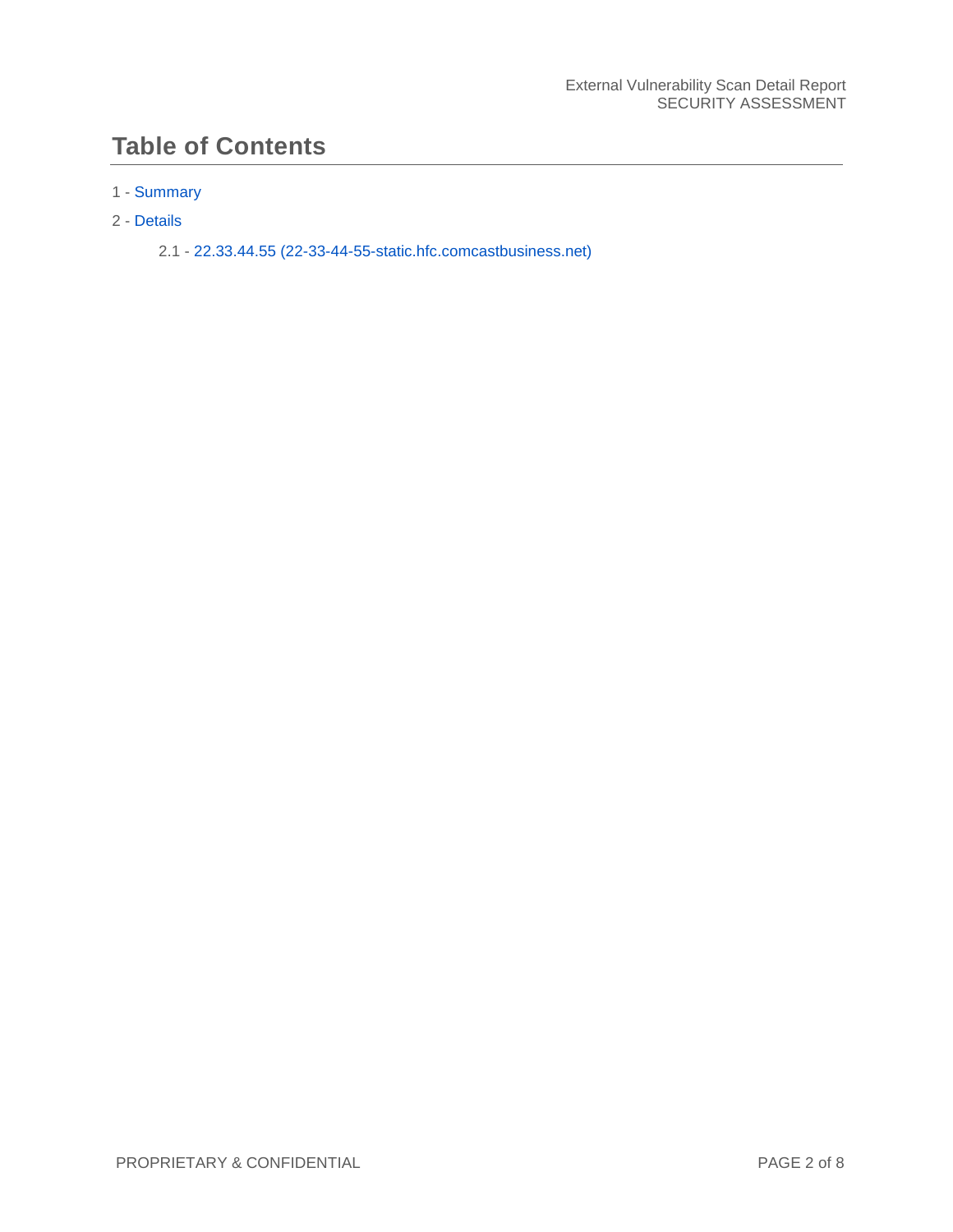### <span id="page-2-0"></span>**1 - Summary**

This report gives details on hosts that were tested and issues that were found. Please follow the recommended steps and procedures to mitigate these threats.



#### **Host Issue Summary**

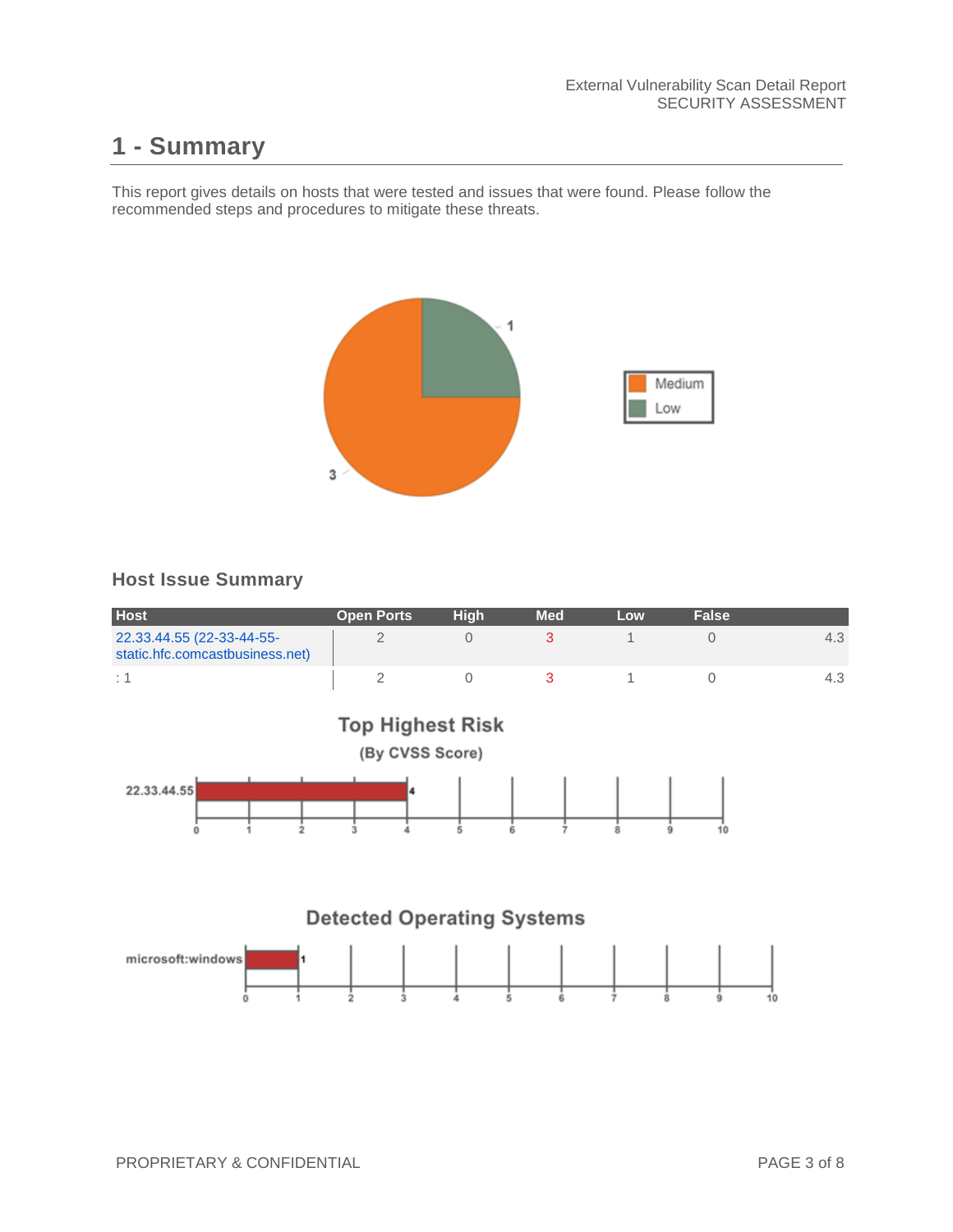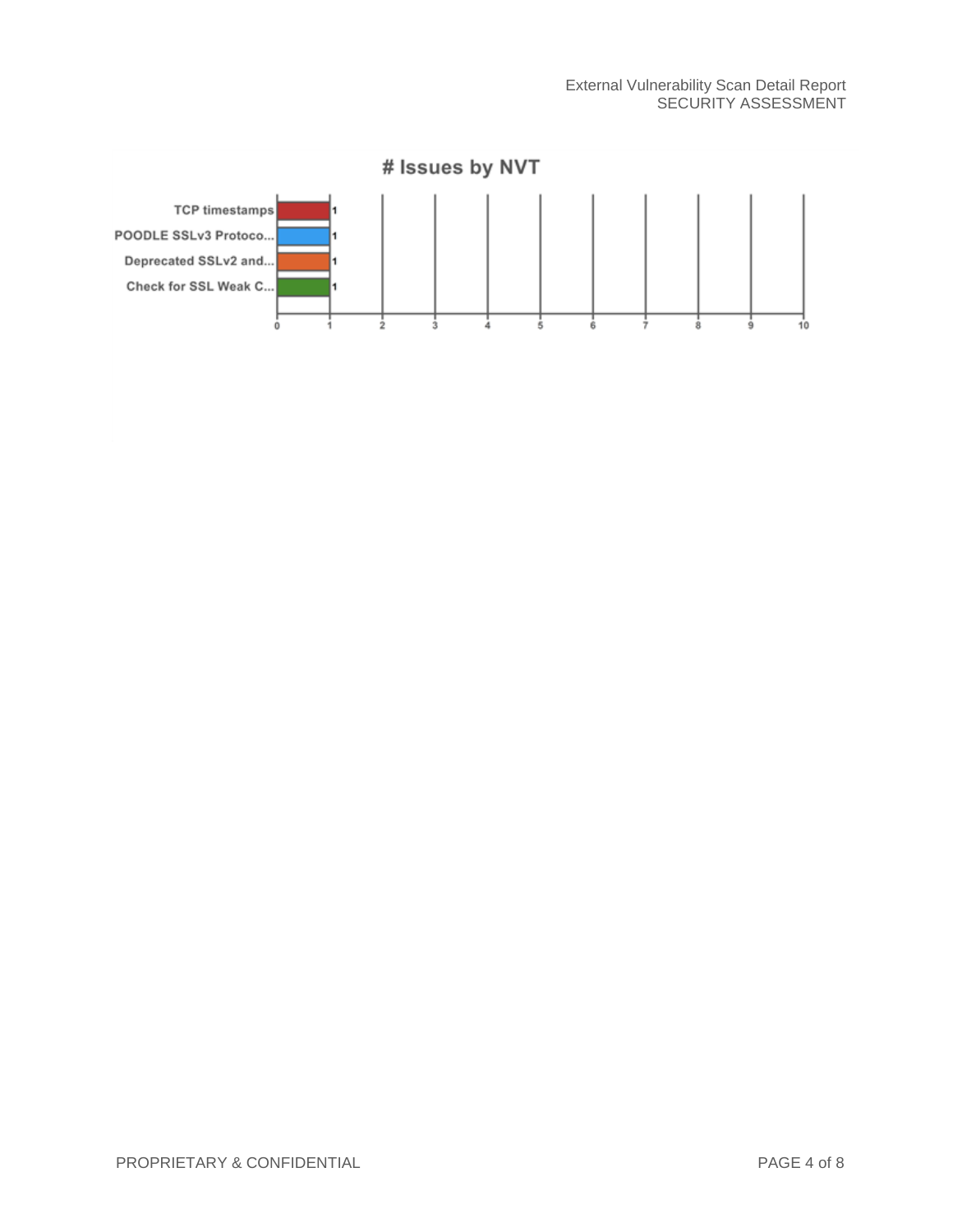### <span id="page-4-0"></span>**2 - Scan Details**

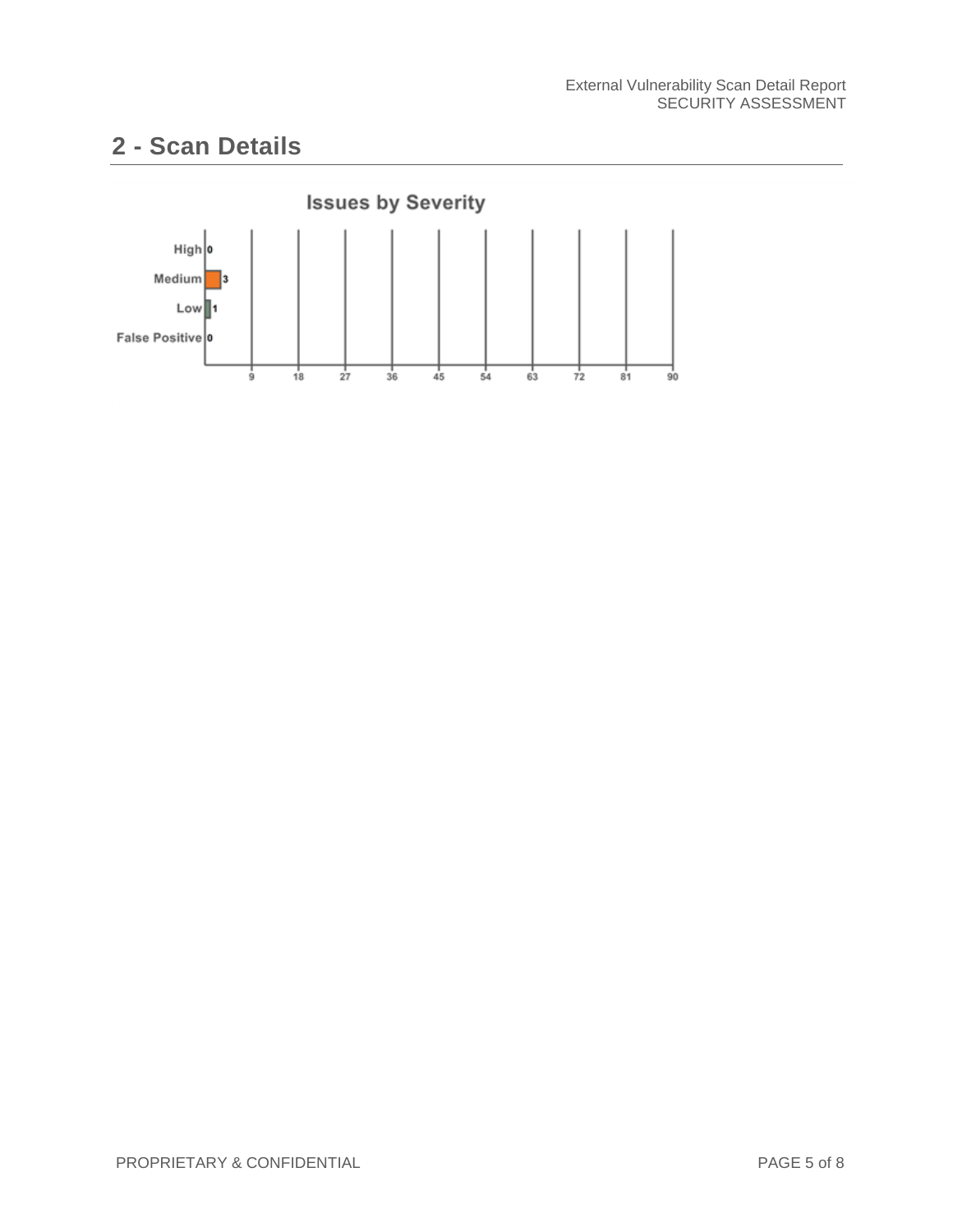### <span id="page-5-0"></span>**2.1 - 22.33.44.55 (22-33-44-55 static.hfc.comcastbusiness.net)**



#### **Host Issue Summary**

| <b>Host</b>                     | <b>Open Ports</b> | Hiah | <b>Med</b> | Low | <b>False</b> | <b>Highest</b><br><b>CVSS</b> |
|---------------------------------|-------------------|------|------------|-----|--------------|-------------------------------|
| 22.33.44.55 (22-33-44-55-       |                   |      |            |     |              | 4.5                           |
| static.hfc.comcastbusiness.net) |                   |      |            |     |              |                               |

### **Listening Ports**

**Port** 443/tcp (https), 1723/tcp

#### **NVT Issues Summary**

| <b>Host</b>                                                                  | <b>Open Ports</b>     | <b>High</b> | <b>Med</b> | Low      | <b>False</b> | <b>Highest</b><br><b>CVSS</b> |
|------------------------------------------------------------------------------|-----------------------|-------------|------------|----------|--------------|-------------------------------|
| Check for SSL Weak Ciphers                                                   | $443$ /tcp<br>(https) | $\bf{0}$    |            | $\Omega$ | $\Omega$     | 4.3                           |
| Deprecated SSLv2 and SSLv3<br><b>Protocol Detection</b>                      | 443/tcp<br>(https)    | 0           |            | 0        | 0            | 4.3                           |
| POODLE SSLv3 Protocol CBC<br>ciphers Information Disclosure<br>Vulnerability | 443/tcp<br>(https)    | $\bf{0}$    |            | $\Omega$ | $\Omega$     | 4.3                           |
| <b>TCP</b> timestamps                                                        |                       |             | 0          |          |              | $2.6^{\circ}$                 |

#### **Security Issues**



**Medium** (CVSS: 4.3) **NEGIUM (CVSS. 4.5)**<br>**NVT:** Check for SSL Weak Ciphers (OID: 1.3.6.1.4.1.25623.1.0.103440) 443/tcp (https)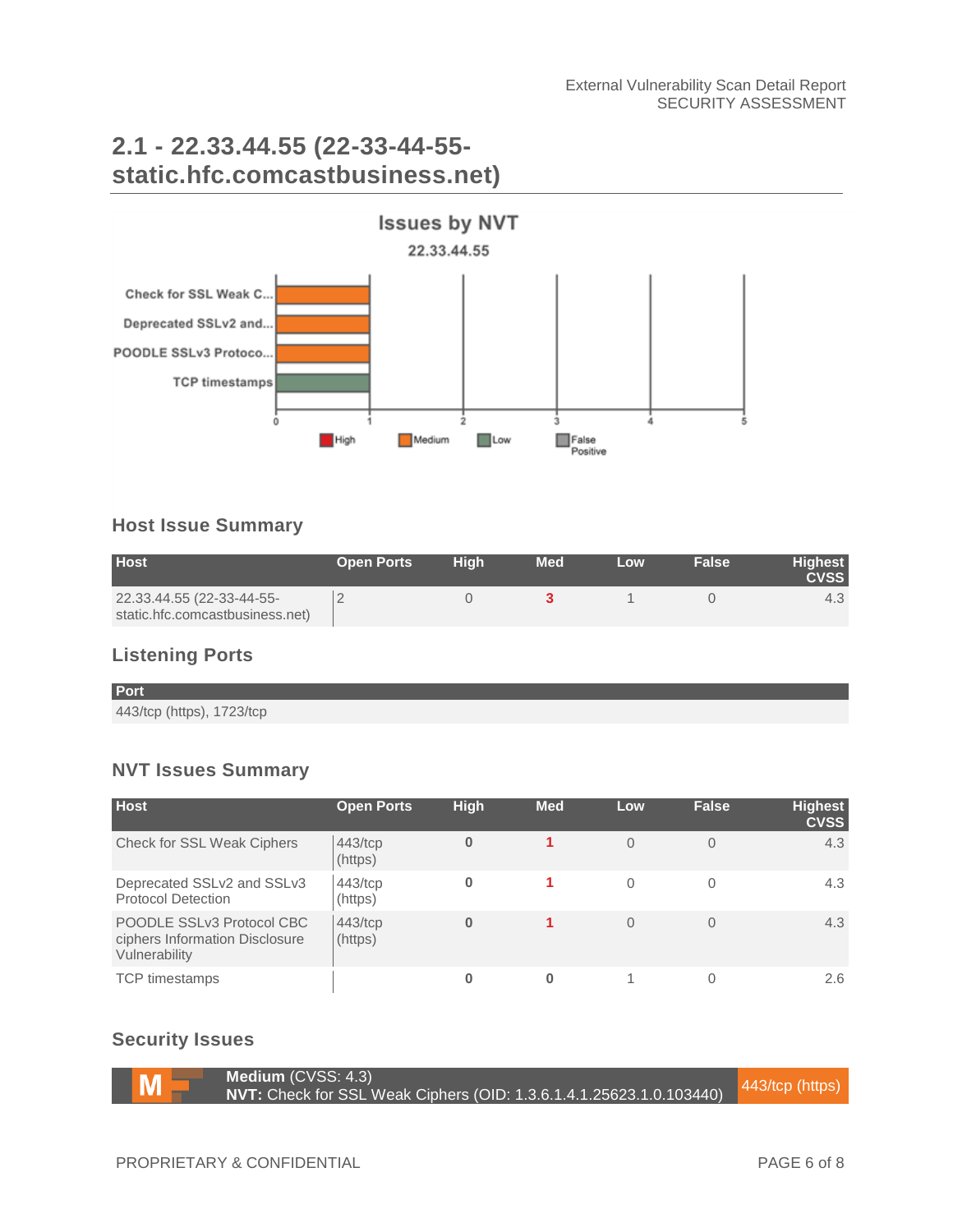#### **Summary**

This routine search for weak SSL ciphers offered by a service.

#### **Vulnerability Detection Result**

```
Weak ciphers offered by this service: SSL3_RSA_RC4_128_MD5 _SSL3_RSA_RC4_128_SHA
TLS1_RSA_RC4_128_MD5 TLS1_RSA_RC4_128_SHA TLS1_RSA_RC4_128_MD5 
TLS1_RSA_RC4_128_SHA
```
#### **Solution**

The configuration of this services should be changed so that it does not support the listed weak ciphers anymore.

#### **Vulnerability Insight**

These rules are applied for the evaluation of the cryptographic strength: - Any SSL/TLS using no cipher is considered weak. - All SSLv2 ciphers are considered weak due to a design flaw within the SSLv2 protocol. - RC4 is considered to be weak. - Ciphers using 64 bit or less are considered to be vulnerable to brute force methods and therefore considered as weak. - 1024 bit RSA authentication is considered to be insecure and therefore as weak. - CBC ciphers in TLS < 1.2 are considered to be vulnerable to the BEAST or Lucky 13 attacks - Any cipher considered to be secure for only the next 10 years is considered as medium - Any other cipher is considered as strong

#### **Vulnerability Detection Method**

Details: Check for SSL Weak Ciphers (OID: 1.3.6.1.4.1.25623.1.0.103440) Version used: \$Revision: 3061 \$

**Medium** (CVSS: 4.3) **NVT:** Deprecated SSLv2 and SSLv3 Protocol Detection (OID: 1.3.6.1.4.1.25623.1.0.111012)

443/tcp (https)

#### **Summary**

It was possible to detect the usage of the deprecated SSLv2 and/or SSLv3 protocol on this system.

#### **Vulnerability Detection Result**

In addition to TLSv1+ the service is also providing the deprecated SSLv3 protocol and supports one or more ciphers. Those supported ciphers can be found in the 'Check SSL Weak Ciphers and Supported Ciphers' NVT.

#### **Impact**

An attacker might be able to use the known cryptographic flaws to eavesdrop the connection between clients and the service to get access to sensitive data transferred within the secured connection.

#### **Solution**

It is recommended to disable the deprecated SSLv2 and/or SSLv3 protocols in favor of the TLSv1+ protocols. Please see the references for more information.

#### **Vulnerability Insight**

The SSLv2 and SSLv3 protocols containing known cryptographic flaws.

#### **Vulnerability Detection Method**

Check the used protocols of the services provided by this system. Details: Deprecated SSLv2 and SSLv3 Protocol Detection (OID: 1.3.6.1.4.1.25623.1.0.111012) Version used: \$Revision: 2699 \$

#### **References**

https://www.enisa.europa.eu/activities/identity-and-trust/library/deliverables/algorithms-key-sizes-and-parametersreport, https://bettercrypto.org/



#### **Summary**

This host is installed with OpenSSL and is prone to information disclosure vulnerability.

#### **Vulnerability Detection Result**

Vulnerability was detected according to the Vulnerability Detection Method.